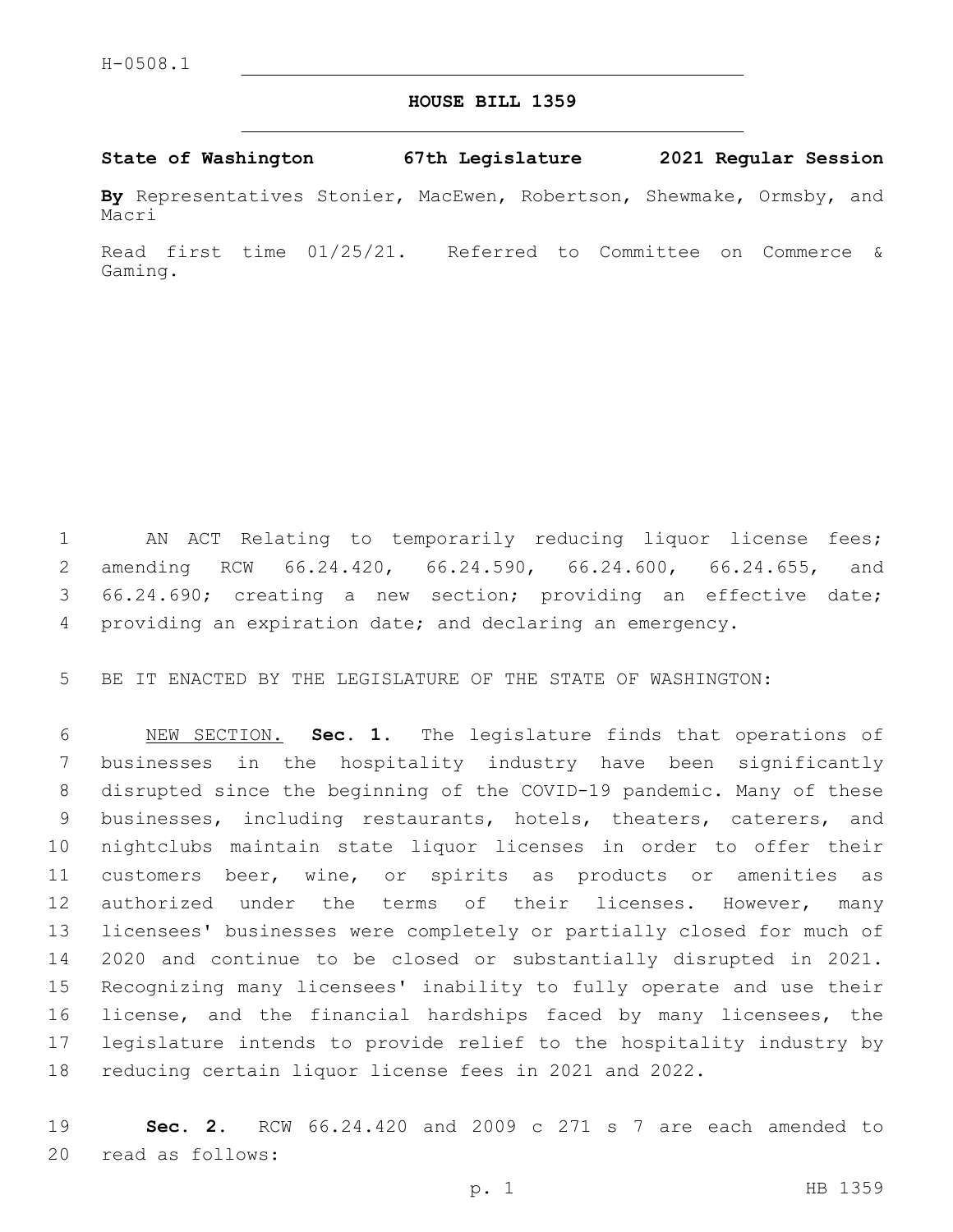(1) The spirits, beer, and wine restaurant license shall be issued in accordance with the following schedule of annual fees: (a) The annual fee for a spirits, beer, and wine restaurant license shall be graduated according to the dedicated dining area and

5 type of service provided as follows:

| 6  | Less than 50% dedicated dining area | $((\$2,000))$ |
|----|-------------------------------------|---------------|
| 7  |                                     | \$1,000       |
| 8  | 50% or more dedicated dining area   | $((\$1,600))$ |
| 9  |                                     | \$800         |
| 10 | Service bar only                    | $((\$1,000))$ |
| 11 |                                     | \$500         |

 (b) The annual fee for the license when issued to any other spirits, beer, and wine restaurant licensee outside of incorporated cities and towns shall be prorated according to the calendar quarters, or portion thereof, during which the licensee is open for business, except in case of suspension or revocation of the license.

 (c) Where the license shall be issued to any corporation, association or person operating a bona fide restaurant in an airport terminal facility providing service to transient passengers with more than one place where liquor is to be dispensed and sold, such license shall be issued upon the payment of the annual fee, which shall be a master license and shall permit such sale within and from one such place. Such license may be extended to additional places on the premises at the discretion of the board and a duplicate license may be issued for each such additional place. The holder of a master license for a restaurant in an airport terminal facility must maintain in a substantial manner at least one place on the premises for preparing, cooking, and serving of complete meals, and such food service shall be available on request in other licensed places on the premises. An additional license fee of twenty-five percent of the annual master license fee shall be required for such duplicate 32 licenses.

 (d) Where the license shall be issued to any corporation, association, or person operating dining places at a publicly or privately owned civic or convention center with facilities for sports, entertainment, or conventions, or a combination thereof, with more than one place where liquor is to be dispensed and sold, such license shall be issued upon the payment of the annual fee, which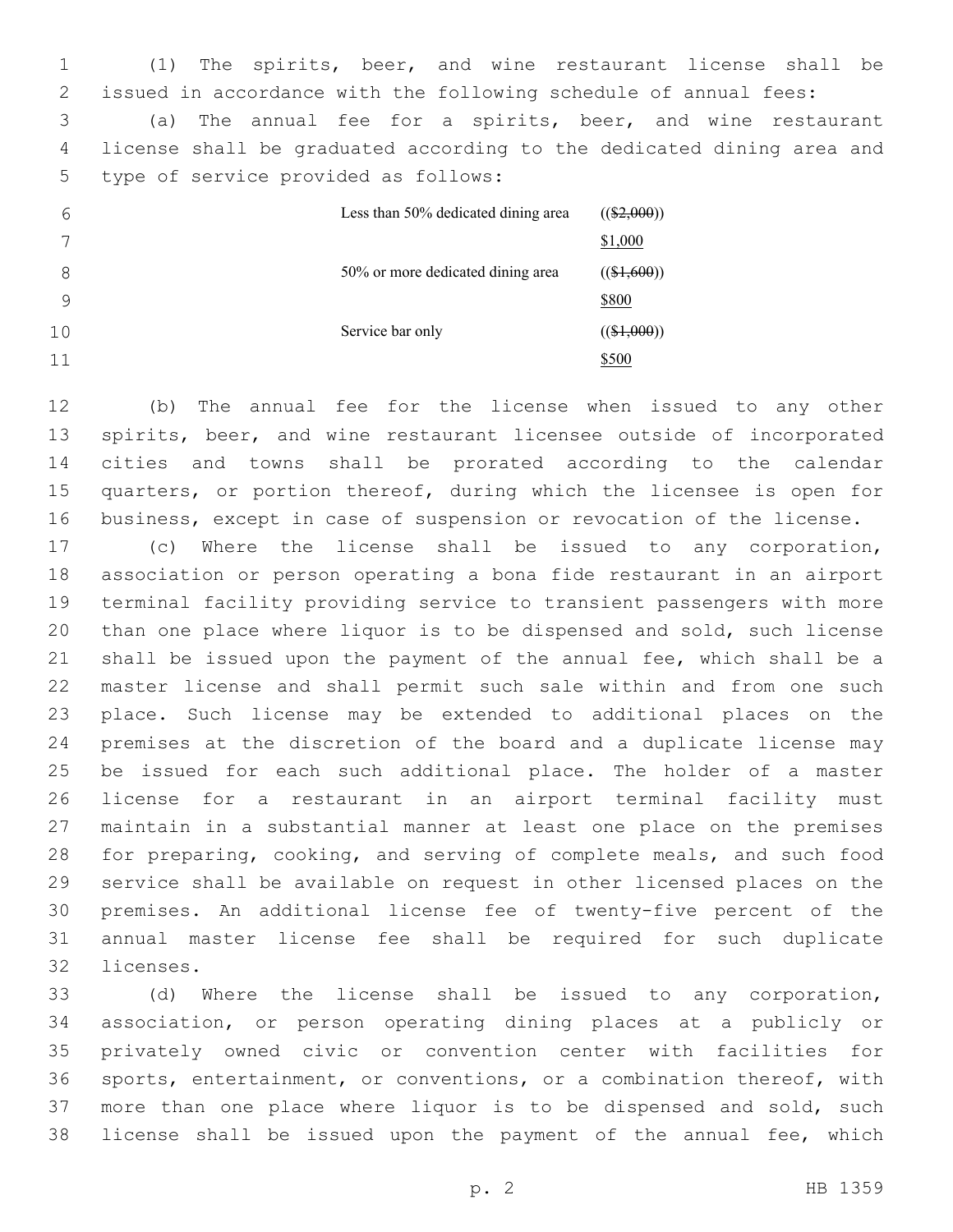shall be a master license and shall permit such sale within and from one such place. Such license may be extended to additional places on the premises at the discretion of the board and a duplicate license may be issued for each such additional place. The holder of a master license for a dining place at such a publicly or privately owned civic or convention center must maintain in a substantial manner at least one place on the premises for preparing, cooking, and serving of complete meals, and food service shall be available on request in other licensed places on the premises. An additional license fee of ten dollars shall be required for such duplicate licenses.

 (2) The board, so far as in its judgment is reasonably possible, shall confine spirits, beer, and wine restaurant licenses to the business districts of cities and towns and other communities, and not grant such licenses in residential districts, nor within the immediate vicinity of schools, without being limited in the administration of this subsection to any specific distance 17 requirements.

 (3) The board shall have discretion to issue spirits, beer, and wine restaurant licenses outside of cities and towns in the state of Washington. The purpose of this subsection is to enable the board, in its discretion, to license in areas outside of cities and towns and other communities, establishments which are operated and maintained primarily for the benefit of tourists, vacationers and travelers, and also golf and country clubs, and common carriers operating dining, 25 club and buffet cars, or boats.

 (4) The combined total number of spirits, beer, and wine nightclub licenses, and spirits, beer, and wine restaurant licenses issued in the state of Washington by the board, not including spirits, beer, and wine private club licenses, shall not in the aggregate at any time exceed one license for each one thousand two hundred of population in the state, determined according to the yearly population determination developed by the office of financial 33 management pursuant to RCW 43.62.030.

 (5) Notwithstanding the provisions of subsection (4) of this section, the board shall refuse a spirits, beer, and wine restaurant license to any applicant if in the opinion of the board the spirits, beer, and wine restaurant licenses already granted for the particular locality are adequate for the reasonable needs of the community.

 (6)(a) The board may issue a caterer's endorsement to this license to allow the licensee to remove the liquor stocks at the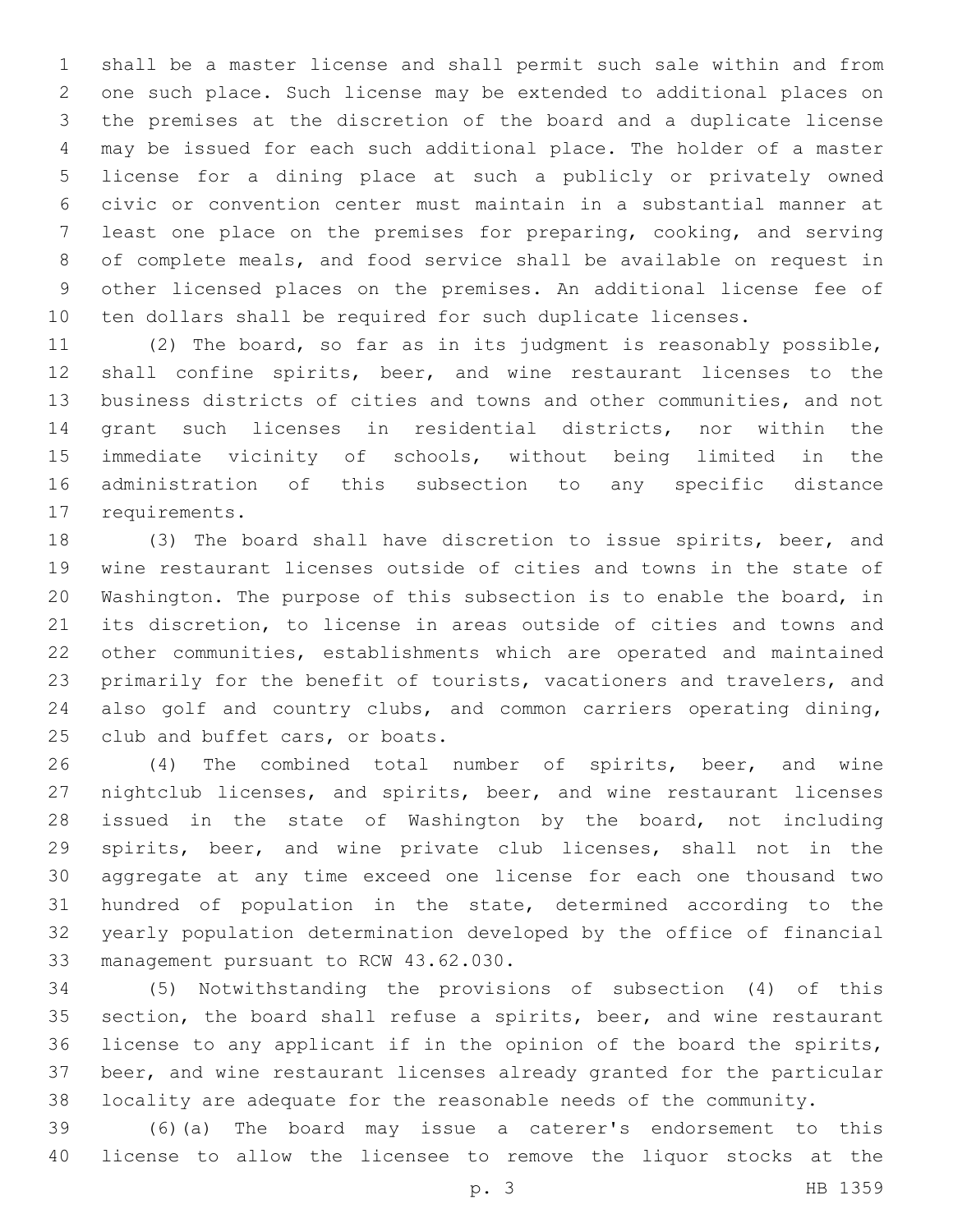licensed premises, for use as liquor for sale and service at event locations at a specified date and, except as provided in subsection (7) of this section, place not currently licensed by the board. If the event is open to the public, it must be sponsored by a society or organization as defined by RCW 66.24.375. If attendance at the event is limited to members or invited guests of the sponsoring individual, society, or organization, the requirement that the sponsor must be a society or organization as defined by RCW 66.24.375 is waived. Cost 9 of the endorsement is three hundred fifty dollars.

 (b) The holder of this license with a catering endorsement shall, 11 if requested by the board, notify the board or its designee of the date, time, place, and location of any catered event. Upon request, the licensee shall provide to the board all necessary or requested information concerning the society or organization that will be holding the function at which the endorsed license will be utilized.

 (c) The holder of this license with a caterer's endorsement may, under conditions established by the board, store liquor on the premises of another not licensed by the board so long as there is a written agreement between the licensee and the other party to provide for ongoing catering services, the agreement contains no exclusivity clauses regarding the alcoholic beverages to be served, and the 22 agreement is filed with the board.

 (d) The holder of this license with a caterer's endorsement may, under conditions established by the board, store liquor on other premises operated by the licensee so long as the other premises are owned or controlled by a leasehold interest by that licensee. A duplicate license may be issued for each additional premises. A license fee of twenty dollars shall be required for such duplicate 29 licenses.

 (7) Licensees under this section that hold a caterer's endorsement are allowed to use this endorsement on a domestic winery premises or on the premises of a passenger vessel and may store liquor at such premises under conditions established by the board 34 under the following conditions:

 (a) Agreements between the domestic winery or passenger vessel, as the case may be, and the retail licensee shall be in writing, contain no exclusivity clauses regarding the alcoholic beverages to 38 be served, and be filed with the board; and

 (b) The domestic winery or passenger vessel, as the case may be, and the retail licensee shall be separately contracted and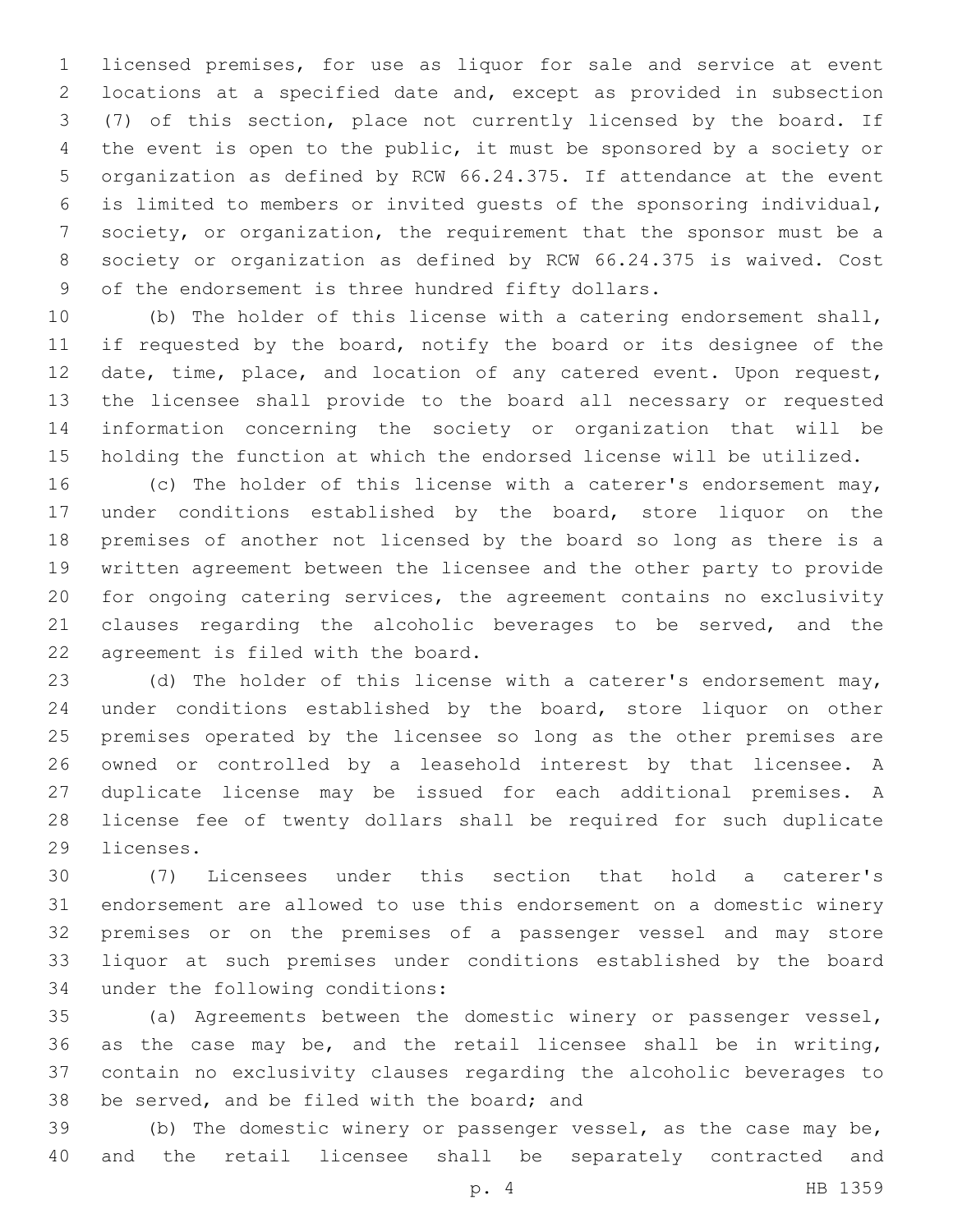compensated by the persons sponsoring the event for their respective 2 services.

 **Sec. 3.** RCW 66.24.590 and 2012 c 2 s 115 are each amended to 4 read as follows:

 (1) There is a retailer's license to be designated as a hotel license. No license may be issued to a hotel offering rooms to its guests on an hourly basis. Food service provided for room service, banquets or conferences, or restaurant operation under this license must meet the requirements of rules adopted by the board.

(2) The hotel license authorizes the licensee to:

 (a) Sell spirituous liquor, beer, and wine, by the individual glass, at retail, for consumption on the premises, including mixed 13 drinks and cocktails compounded and mixed on the premises;

 (b) Sell, at retail, from locked honor bars, in individual units, spirits not to exceed fifty milliliters, beer in individual units not to exceed twelve ounces, and wine in individual bottles not to exceed three hundred eighty-five milliliters, to registered guests of the hotel for consumption in guest rooms. The licensee must require proof of age from the guest renting a guest room and requesting the use of an honor bar. The guest must also execute an affidavit verifying that no one under twenty-one years of age will have access to the spirits, 22 beer, and wine in the honor bar;

 (c) Provide without additional charge, to overnight guests, spirits, beer, and wine by the individual serving for on-premises consumption at a specified regular date, time, and place as may be fixed by the board. Self-service by attendees is prohibited;

 (d) Sell beer, including strong beer, wine, or spirits, in the manufacturer's sealed container or by the individual drink to guests through room service, or through service to occupants of private residential units which are part of the buildings or complex of 31 buildings that include the hotel;

 (e) Sell beer, including strong beer, spirits, or wine, in the manufacturer's sealed container at retail sales locations within the 34 hotel premises;

 (f) Sell beer to a purchaser in a sanitary container brought to the premises by the purchaser or furnished by the licensee and filled at the tap in the restaurant area by the licensee at the time of 38 sale;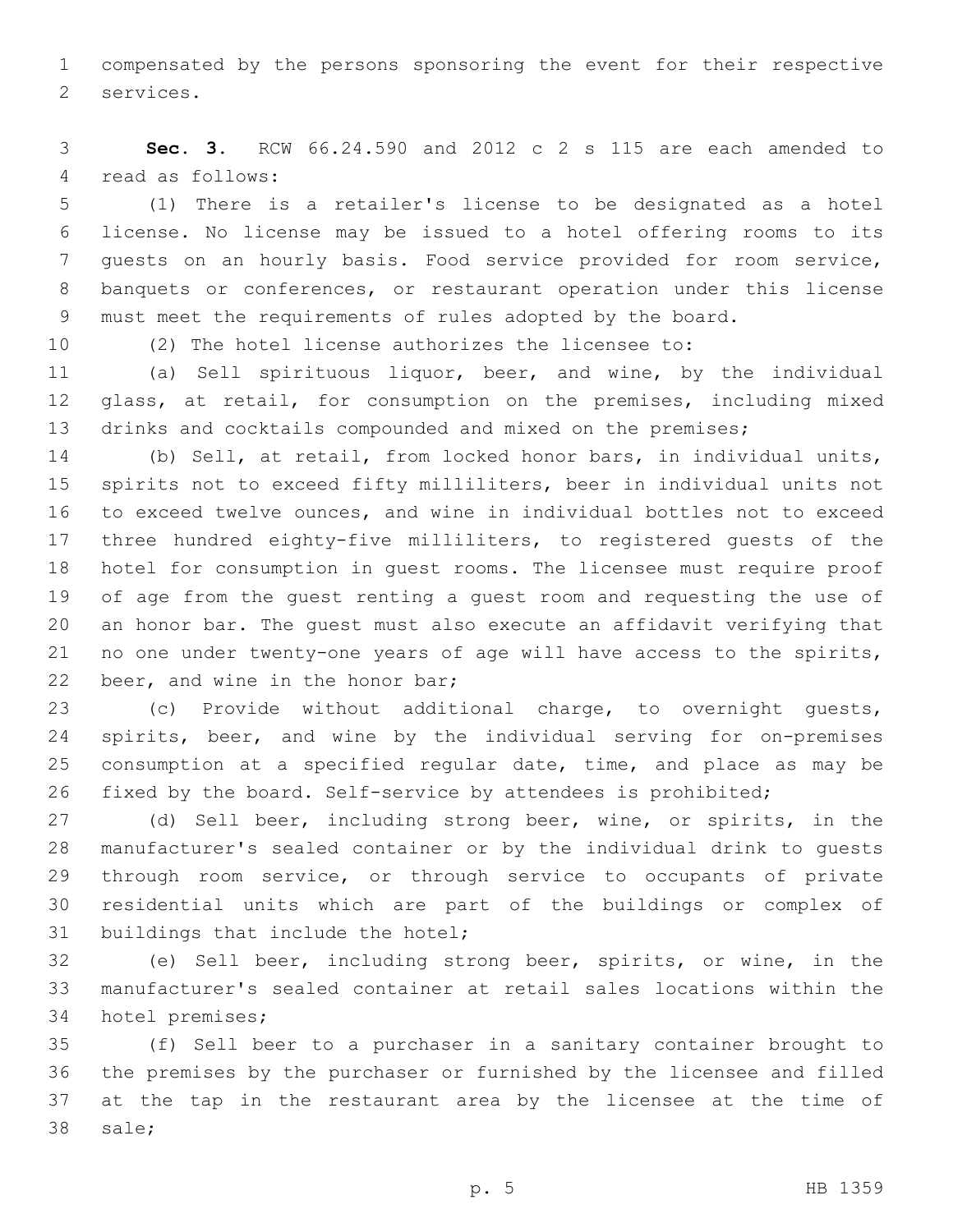(g) Sell for on or off-premises consumption, including through room service and service to occupants of private residential units managed by the hotel, wine carrying a label exclusive to the hotel 4 license holder;

 (h) Place in guest rooms at check-in, a complimentary bottle of liquor in a manufacturer-sealed container, and make a reference to 7 this service in promotional material.

 (3) If all or any facilities for alcoholic beverage service and the preparation, cooking, and serving of food are operated under contract or joint venture agreement, the operator may hold a license separate from the license held by the operator of the hotel. Food and beverage inventory used in separate licensed operations at the hotel may not be shared and must be separately owned and stored by the 14 separate licensees.

 (4) All spirits to be sold under this license must be purchased from a spirits retailer or spirits distributor licensee of the board.

17 (5) All ((on-premise [on-premises])) on-premises alcoholic beverage service must be done by an alcohol server as defined in RCW 19 66.20.300 and must comply with RCW 66.20.310.

 (6)(a) The hotel license allows the licensee to remove from the liquor stocks at the licensed premises, liquor for sale and service at event locations at a specified date and place not currently licensed by the board. If the event is open to the public, it must be sponsored by a society or organization as defined by RCW 66.24.375. If attendance at the event is limited to members or invited guests of the sponsoring individual, society, or organization, the requirement that the sponsor must be a society or organization as defined by RCW 66.24.375 is waived.28

 (b) The holder of this license must, if requested by the board, 30 notify the board or its designee of the date, time, place, and location of any event. Upon request, the licensee must provide to the board all necessary or requested information concerning the society or organization that will be holding the function at which the 34 endorsed license will be utilized.

 (c) Licensees may cater events on a domestic winery, brewery, or 36 distillery premises.

 (7) The holder of this license or its manager may furnish spirits, beer, or wine to the licensee's employees who are twenty-one years of age or older free of charge as may be required for use in connection with instruction on spirits, beer, and wine. The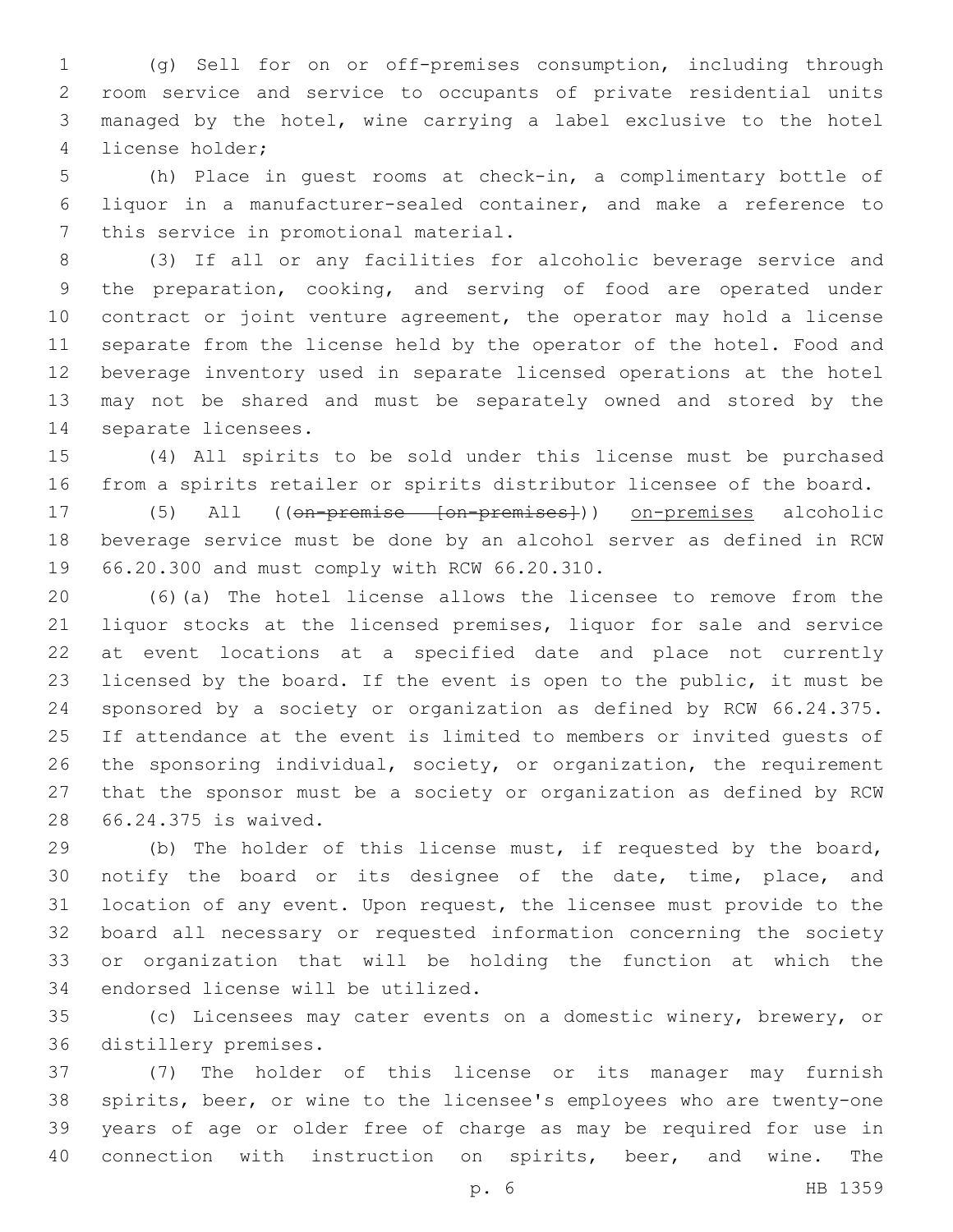instruction may include the history, nature, values, and characteristics of spirits, beer, or wine, the use of wine lists, and the methods of presenting, serving, storing, and handling spirits, beer, or wine. The licensee must use the liquor it obtains under its license for the sampling as part of the instruction. The instruction 6 must be given on the premises of the licensee.

 (8) Minors may be allowed in all areas of the hotel where liquor may be consumed; however, the consumption must be incidental to the primary use of the area. These areas include, but are not limited to, 10 tennis courts, hotel lobbies, and swimming pool areas. If an area is not a mixed use area, and is primarily used for alcohol service, the area must be designated and restricted to access by persons of lawful 13 age to purchase liquor.

14 (9) The annual fee for this license is ((two thousand dollars)) 15 \$1,000.

 (10) As used in this section, "hotel," "spirits," "beer," and "wine" have the meanings defined in RCW 66.24.410 and 66.04.010.

 **Sec. 4.** RCW 66.24.600 and 2009 c 271 s 1 are each amended to 19 read as follows:

 (1) There shall be a spirits, beer, and wine nightclub license to sell spirituous liquor by the drink, beer, and wine at retail, for 22 consumption on the licensed premises.

 (2) The license may be issued only to a person whose business 24 includes the sale and service of alcohol to the person's customers, has food sales and service incidental to the sale and service of alcohol, and has primary business hours between 9:00 p.m. and 2:00 a.m.27

 (3) Minors may be allowed on the licensed premises but only in 29 areas where alcohol is not served or consumed.

 $(4)$  The annual fee for this license is  $((\text{two thousand dollars}))$ 31 \$1,000. The fee for the license shall be reviewed from time to time and set at such a level sufficient to defray the cost of licensing and enforcing this licensing program. The fee shall be fixed by rule adopted by the board in accordance with the provisions of the 35 administrative procedure act, chapter 34.05 RCW.

 (5) Local governments may petition the board to request that further restrictions be imposed on a spirits, beer, and wine nightclub license in the interest of public safety. Examples of further restrictions a local government may request are: No minors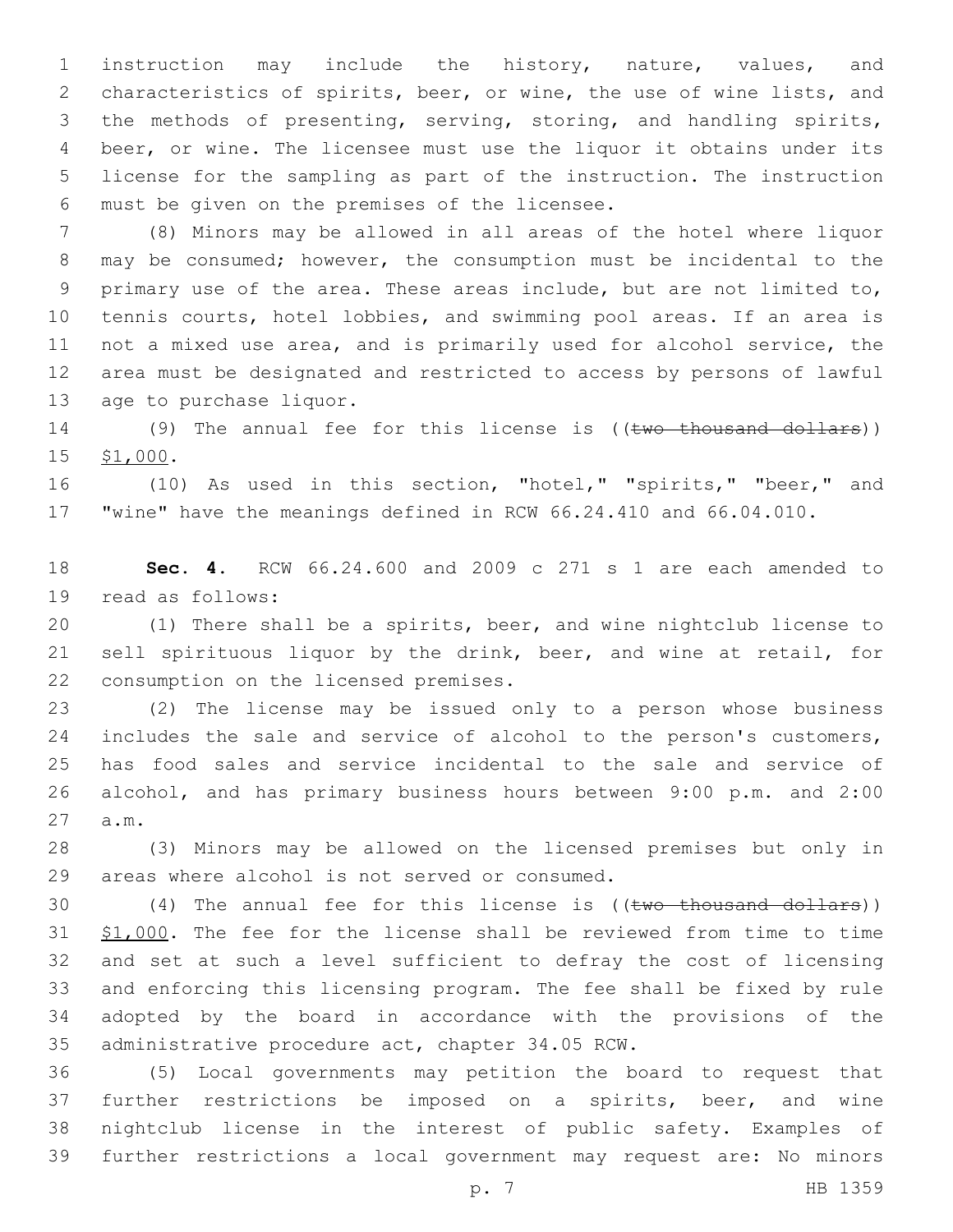allowed on the entire premises, submitting a security plan, or signing a good neighbor agreement with the local government.

 (6) The total number of ((spirts [spirits])) spirits, beer, and wine nightclub licenses are subject to the requirements of RCW 66.24.420(4). However, the board shall refuse a spirits, beer, and wine nightclub license to any applicant if the board determines that the spirits, beer, and wine nightclub licenses already granted for the particular locality are adequate for the reasonable needs of the 9 community.

(7) The board may adopt rules to implement this section.

 **Sec. 5.** RCW 66.24.655 and 2013 c 237 s 1 are each amended to 12 read as follows:

 (1) There is a theater license to sell spirits, beer, including 14 strong beer, or wine, or all, at retail, for consumption on theater 15 premises. A spirits, beer, and wine theater license may be issued only to theaters that have no more than one hundred twenty seats per screen and that are maintained in a substantial manner as a place for preparing, cooking, and serving complete meals and providing tabletop accommodations for in-theater dining. Requirements for complete meals are the same as those adopted by the board in rules pursuant to chapter 34.05 RCW for a spirits, beer, and wine restaurant license authorized by RCW 66.24.400. The annual fee for a spirits, beer, and 23 wine theater license is  $((\text{two thousand dollars}))$  \$1,000.

 (2) If the theater premises is to be frequented by minors, an alcohol control plan must be submitted to the board at the time of application. The alcohol control plan must be approved by the board and be prominently posted on the premises, prior to minors being 28 allowed.

(3) For the purposes of this section:29

 (a) "Alcohol control plan" means a written, dated, and signed plan submitted to the board by an applicant or licensee for the 32 entire theater premises, or rooms or areas therein, that shows where and when alcohol is permitted, where and when minors are permitted, and the control measures used to ensure that minors are not able to obtain alcohol or be exposed to environments where drinking alcohol 36 predominates.

 (b) "Theater" means a place of business where motion pictures or other primarily nonparticipatory entertainment are shown.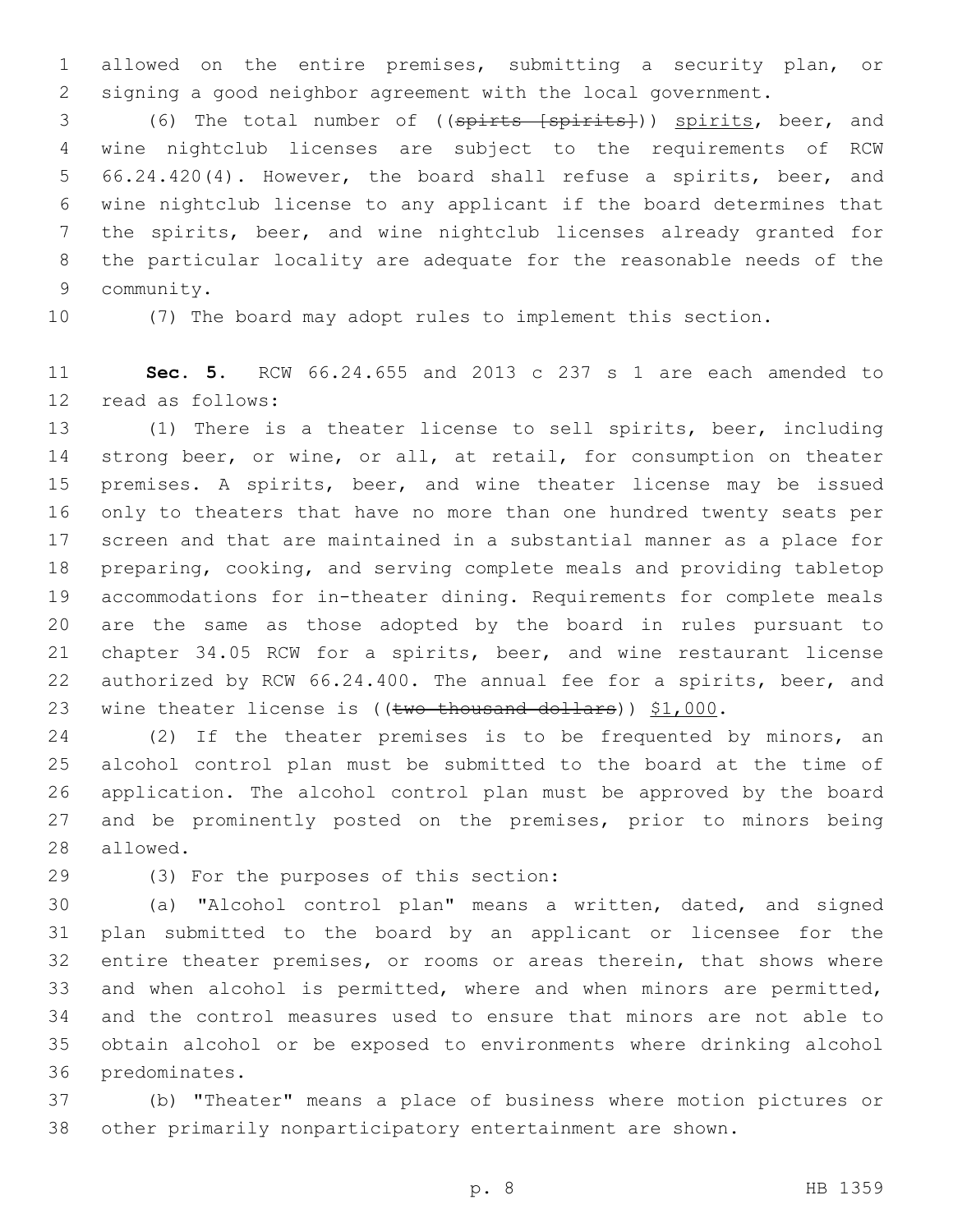(4) The board must adopt rules regarding alcohol control plans and necessary control measures to ensure that minors are not able to obtain alcohol or be exposed to areas where drinking alcohol predominates. All alcohol control plans must include a requirement that any person involved in the serving of spirits, beer, and/or wine must have completed a mandatory alcohol server training program.

 (5)(a) A licensee that is an entity that is exempt from taxation under Title 26 U.S.C. Sec. 501(c)(3) of the federal internal revenue code of 1986, as amended as of January 1, 2013, may enter into arrangements with a spirits, beer, or wine manufacturer, importer, or distributor for brand advertising at the theater or promotion of events held at the theater. The financial arrangements providing for the brand advertising or promotion of events may not be used as an inducement to purchase the products of the manufacturer, importer, or distributor entering into the arrangement and such arrangements may not result in the exclusion of brands or products of other companies.

 (b) The arrangements allowed under this subsection (5) are an exception to arrangements prohibited under RCW 66.28.305. The board must monitor the impacts of these arrangements. The board may conduct audits of a licensee and the affiliated business to determine compliance with this subsection (5). Audits may include, but are not limited to: Product selection at the facility; purchase patterns of the licensee; contracts with the spirits, beer, or wine manufacturer, importer, or distributor; and the amount allocated or used for spirits, beer, or wine advertising by the licensee, affiliated business, manufacturer, importer, or distributor under the 27 arrangements.

 (6) The maximum penalties prescribed by the board in WAC 314-29-020 relating to fines and suspensions are double for violations involving minors or the failure to follow the alcohol control plan with respect to theaters licensed under this section.

 **Sec. 6.** RCW 66.24.690 and 2014 c 29 s 1 are each amended to read 33 as follows:

 (1) There shall be a caterer's license to sell spirits, beer, and wine, by the individual serving, at retail, for consumption on the premises at an event location that is either owned, leased, or operated either by the caterer or the sponsor of the event for which catering services are being provided. If the event is open to the public, it must be sponsored by a society or organization as defined